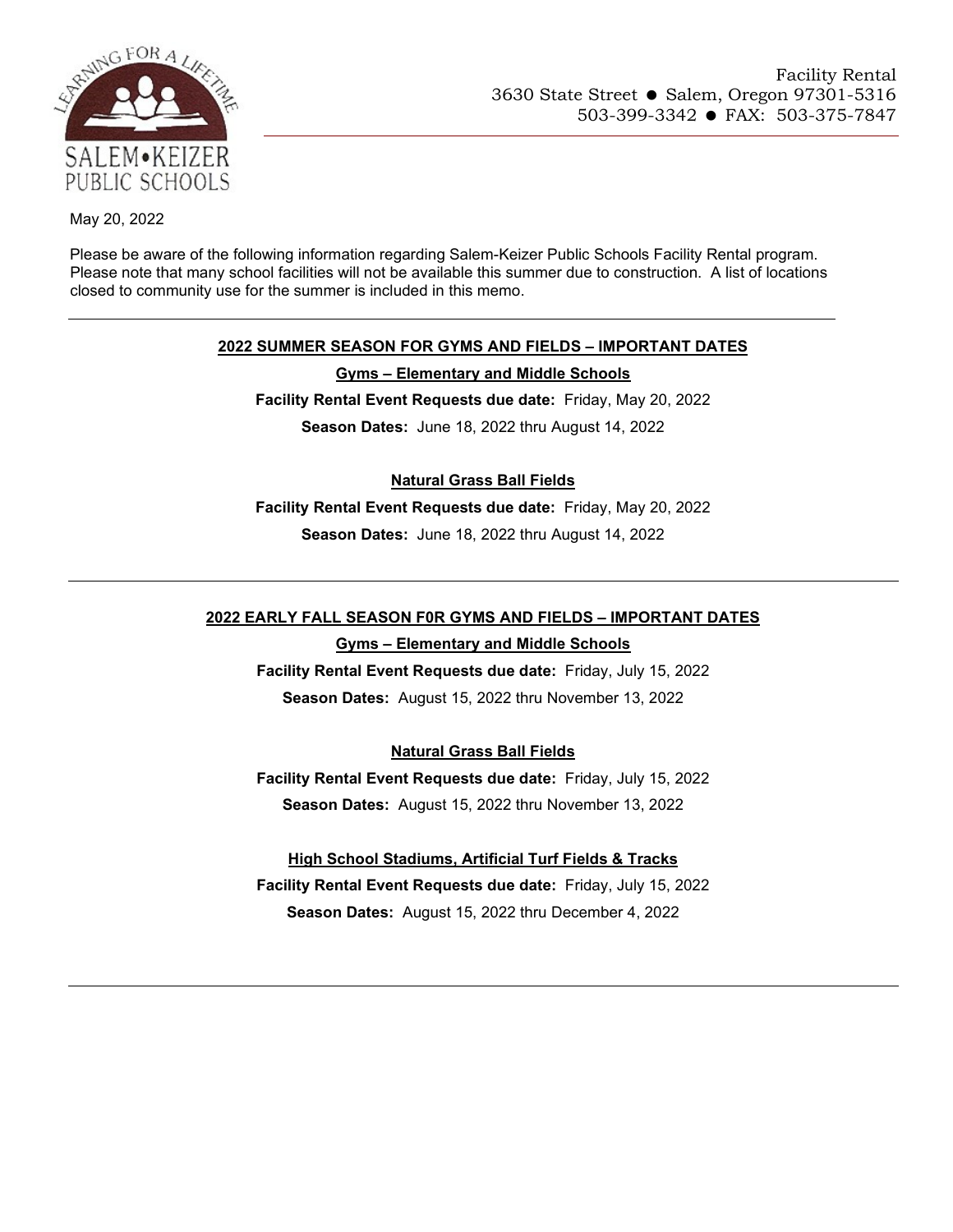# **DUE TO CONSTRUCTION ACTIVITIES MANY FACILITIES WILL NOT BE AVAILABLE**

| <b>SCHOOL NAME</b>  | <b>TYPE</b> | <b>GYM</b>                  | <b>FIELDS</b>                         | <b>STADIUM</b> |
|---------------------|-------------|-----------------------------|---------------------------------------|----------------|
|                     |             | CAFETERIA                   |                                       |                |
| Auburn              | Elem.       | CLOSED <sup>1</sup>         |                                       |                |
| Chapman Hill        | Elem.       | <b>CLOSED</b>               | <b>CLOSED</b>                         |                |
| Eyre                | Elem.       |                             | <b>CLOSED</b>                         |                |
| <b>Four Corners</b> | Elem.       | <b>CLOSED</b>               | CLOSED                                |                |
| Hallman             | Elem.       | <b>CLOSED</b>               | <b>CLOSED</b>                         |                |
| Hayesville          | Elem.       | <b>CLOSED</b>               | <b>CLOSED</b>                         |                |
| Kalapuya            | Elem.       | <b>CLOSED</b><br>7/11, 7/12 | <b>CLOSED</b><br>7/11, 7/12           |                |
| Keizer              | Elem.       | CLOSED                      | <b>CLOSED</b>                         |                |
| Kennedy             | Elem.       | <b>CLOSED</b>               | <b>CLOSED</b>                         |                |
| Liberty             | Elem.       | <b>CLOSED</b>               | CLOSED                                |                |
| <b>Myers</b>        | Elem.       | <b>CLOSED</b>               | <b>CLOSED</b>                         |                |
| Pringle             | Elem.       | <b>CLOSED</b>               | <b>CLOSED</b>                         |                |
| Salem Heights       | Elem.       | CLOSED                      | <b>CLOSED</b>                         |                |
| Schirle             | Elem.       | CLOSED                      | <b>CLOSED</b>                         |                |
| Scott               | Elem.       |                             | <b>CLOSED</b>                         |                |
| Sumpter             | Elem.       | <b>CLOSED</b>               | <b>CLOSED</b>                         |                |
| Swegle              | Elem.       | <b>CLOSED</b>               | <b>CLOSED</b>                         |                |
| Washington          | Elem.       | CLOSED                      | <b>CLOSED</b>                         |                |
| Yoshikai            | Elem.       | <b>CLOSED</b>               | CLOSED                                |                |
| Crossler            | Middle      | CLOSED <sup>2</sup>         | CLOSED <sup>2</sup>                   |                |
| Houck               | Middle      | CLOSED                      | <b>CLOSED</b>                         |                |
| Parrish             | Middle      | CLOSED                      | CLOSED                                |                |
| Stephens            | Middle      | <b>CLOSED</b>               | <b>CLOSED</b>                         |                |
| Straub              | Middle      | <b>CLOSED</b>               | <b>CLOSED</b>                         |                |
| Walker              | Middle      | <b>CLOSED</b>               | <b>NOT</b><br>RESERVABLE <sup>4</sup> |                |
| McKay               | High        | CLOSED <sup>3</sup>         |                                       | <b>CLOSED</b>  |
| Sprague             | High        | <b>CLOSED</b>               | <b>CLOSED</b>                         | <b>CLOSED</b>  |
| <b>West Salem</b>   | High        | <b>CLOSED</b>               | <b>CLOSED</b>                         | <b>CLOSED</b>  |

#### **DURING THE SUMMER OF 2022**

**Note 1. Closed to Rental Use Note 2. Closed Most Days Note 3. Closed to Rental Use Note 4. Fields not reservable, drop-in only on evenings and weekends, no parking lots available**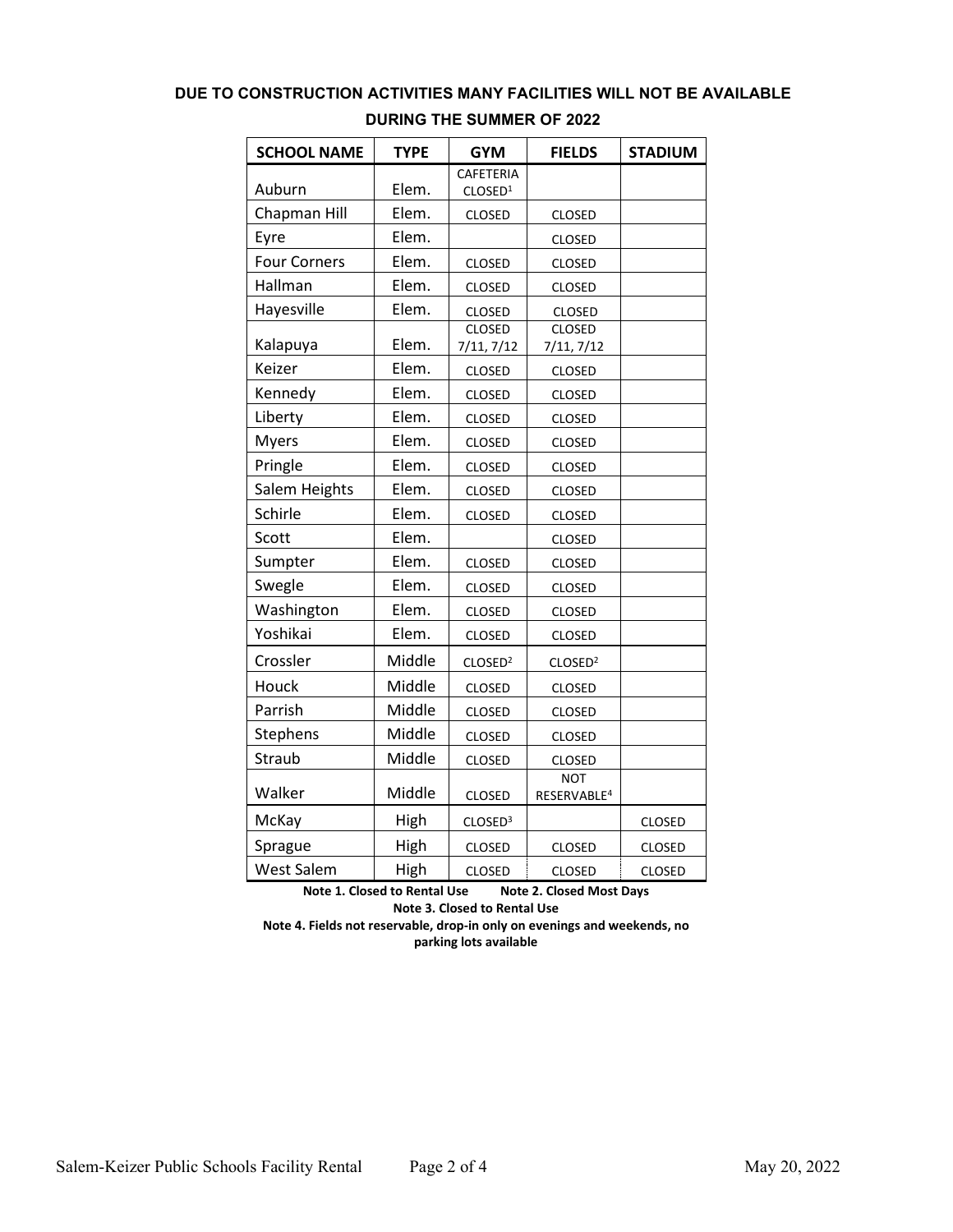#### **2022-23 Facility Rental Customer Information Form (FAC-F047)**

Please use this form to register as a Facility Rental Customer, or to update your contact and billing information for the 2022-23 scheduling season. The forms may be submitted now or along with a request for specific event dates. On this form, your organization's authorized agent may designate others that are authorized to submit event requests for the organization. Please use the updated forms from the website and not any older versions. The forms are fillable for your convenience, or they may be printed and filled out by hand. If you need a paper version of the form, please call the Facility Rental phone number shown above.

#### **2022-23 Facility Rental Event Request Form (FAC-F048)**

To request an event date and time, a Facility Rental event request form **#FAC-F048 2022-23 Facility Rental Event Request**, should be submitted to the Facility Rental office by the application due date found on the **2022-23 Facility Rental Seasonal Rental Schedule**. Applying by the application due date will ensure that your event request is considered at the same time as other events requested by others. Otherwise, event requests may be submitted no less than 2 weeks in advance of the event date. Please submit a complete form **#FAC-F048 Facility Rental Event Request** for one-time event date requests or multiple event date requests. A list of multiple event dates and times may be attached to the form if that is more convenient.

#### **REMINDER OF COVID-19 REQUIREMENTS & USE RESTRICTIONS**

- 1. A signed "Waiver of Liability and Hold Harmless Agreement" is required of all Facility Rental event customers acknowledging understanding of the hazards of the novel coronavirus ("COVID-19"), and that the customer is familiar with the Oregon Health Authority ("OHA") guidelines, the Oregon Governor's executive orders and guidelines, and the county requirements and guidelines for the county in which the facilities are located.
- 2. Community Organizations are required to Attest to COVID-19 Vaccination status for all staff and volunteers who will be on or in School District Facilities. Facility User Groups attest they will maintain and, upon request from the District, shall provide written proof that all of its subject employees/volunteers have been fully vaccinated against COVID-19.
- 3. Non-profit organizations, For-profit organizations, and Governmental organizations are eligible for Facility Rental events until further notice.
- 4. Individuals, are currently not eligible to use school facilities.
- 5. Please remember to follow all mask and social distancing requirements and recommendations related to the facility being used and as applicable for participants and spectators. See the Oregon Health Authority's Statewide Requirements and Recommendations at https://govstatus.egov.com/OR-OHA-COVID-19 for specific requirements and recommendations.

#### **INSURANCE INFORMATION**

All Facility Rental Customers are required to provide a certificate of insurance, naming the Salem-Keizer School District as an additional insured, as proof of liability insurance coverage, current for the event dates requested. An example, including minimum coverage limits, may be found on the Facility Rental webpage.